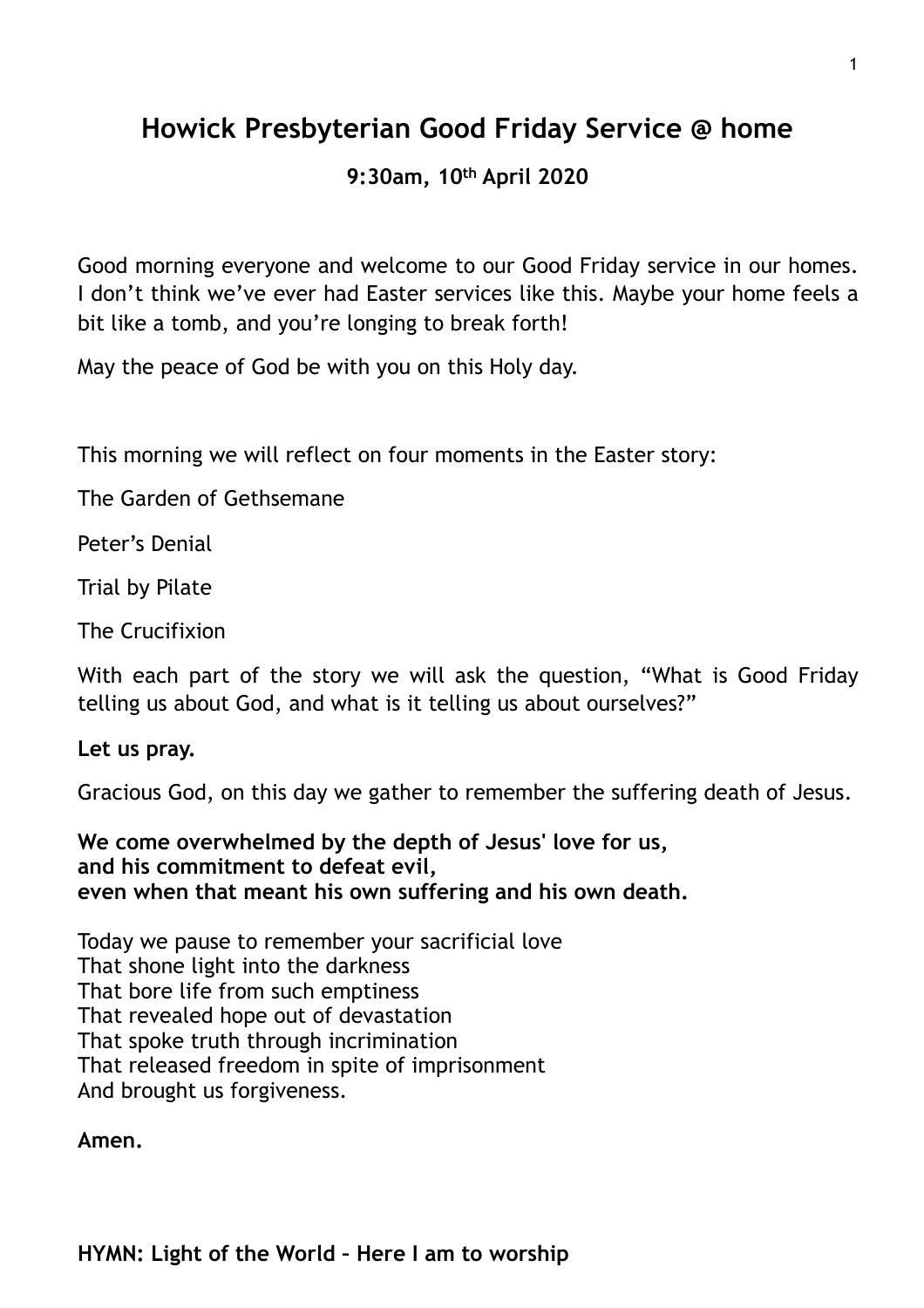Light of the world You stepped down into darkness Opened my eyes, let me see Beauty that made this heart adore You Hope of a life spent with You

> *Here I am to worship Here I am to bow down Here I am to say that You're my God You're altogether lovely Altogether worthy Altogether wonderful to me*

King of all days Oh so highly exalted Glorious in heaven above Humbly You came to the earth You created All for love's sake became poor

I'll never know how much it cost To see my sin upon that cross

### **Kids story telling of Good Friday – Jesus Storybook Bible**

#### **Reading 1 "The Garden" Luke 22:39-53**

*<sup>39</sup>Jesus went out as usual to the Mount of Olives, and his disciples followed him. <sup>40</sup>On reaching the place, he said to them, "Pray that you will not fall into temptation." <sup>41</sup>He withdrew about a stone's throw beyond them, knelt down and prayed, <sup>42</sup>"Father, if you are willing, take this cup from me; yet not my will, but yours be done." <sup>43</sup>An angel from heaven appeared to him and strengthened him. <sup>44</sup>And being in anguish, he prayed more earnestly, and his sweat was like drops of blood falling to the ground.[\[a](http://www.biblegateway.com/passage/?search=Luke+22%253A39-53&version=NIV#fen-NIV-25900a)]*

*<sup>45</sup>When he rose from prayer and went back to the disciples, he found them asleep, exhausted from sorrow. <sup>46</sup>"Why are you sleeping?" he asked them. "Get up and pray so that you will not fall into temptation."* 

*<sup>47</sup>While he was still speaking a crowd came up, and the man who was called Judas, one of the Twelve, was leading them. He approached Jesus to kiss him, 48but Jesus asked him, "Judas, are you betraying the Son of Man with a kiss?"*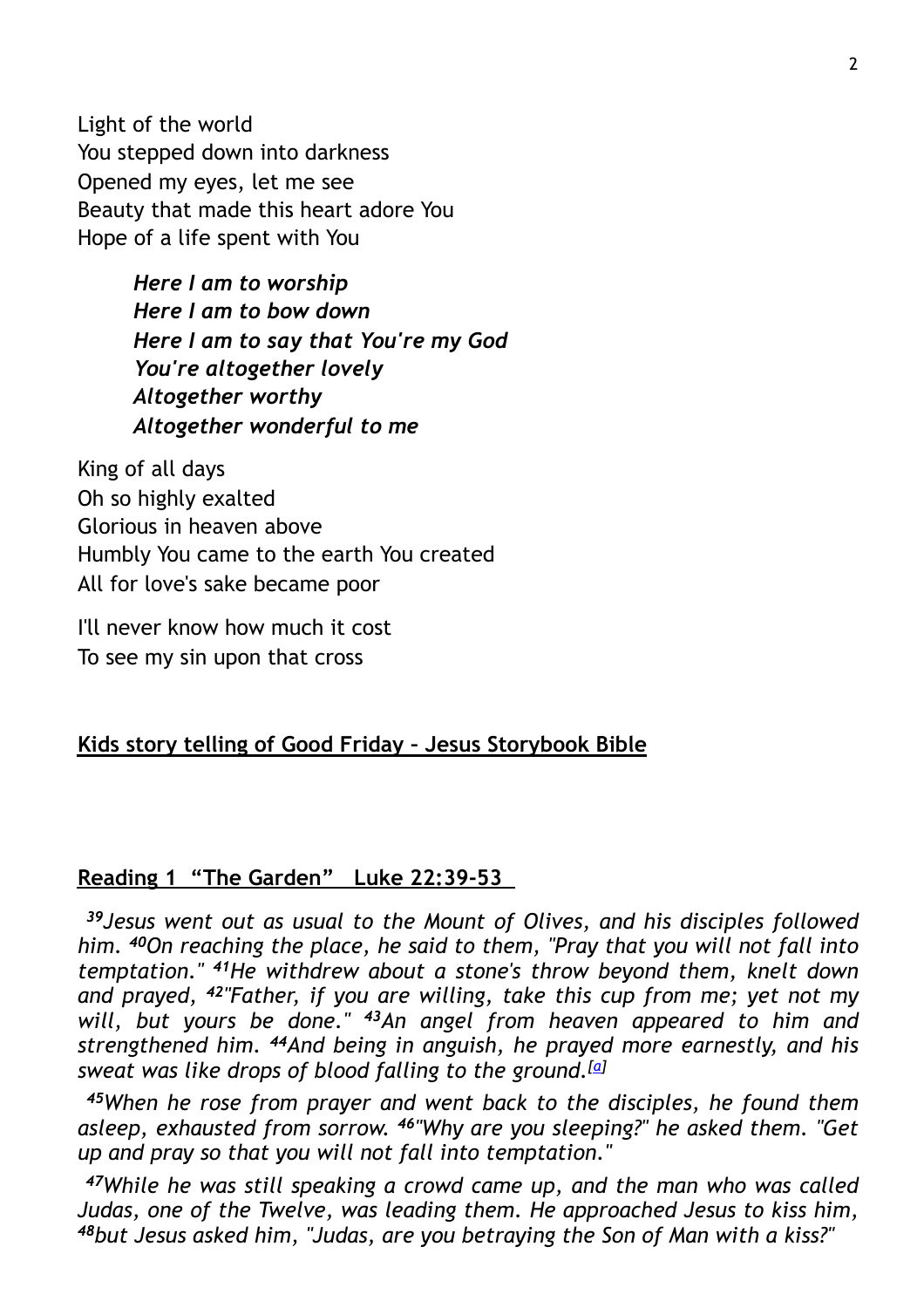*<sup>49</sup>When Jesus' followers saw what was going to happen, they said, "Lord, should we strike with our swords?" <sup>50</sup>And one of them struck the servant of the high priest, cutting off his right ear.* 

*<sup>51</sup>But Jesus answered, "No more of this!" And he touched the man's ear and healed him.* 

*<sup>52</sup>Then Jesus said to the chief priests, the officers of the temple guard, and the elders, who had come for him, "Am I leading a rebellion, that you have come with swords and clubs? <sup>53</sup>Every day I was with you in the temple courts, and you did not lay a hand on me. But this is your hour—when darkness reigns."*

### **REFLECTION**

Later on that night Jesus and his disciples go the Garden of Gethsemane to pray.

Jesus is distressed – so much so that he is sweating drops of blood.

And he asks God, "My Father, if it is possible; take this cup of suffering away from me. But not what I want, but what you want." He cries a prayer of anguish – and as he prays it again he is clearly preparing to die.

Here we see Jesus struggling with doubt and uncertainty, and freely being able to express this to his Father.

And though God doesn't remove the cup, he sends an angel to strengthen Jesus.

And as Judas arrives, with the religious leaders, elders and officers of the temple guard, Jesus is ready. As they arrest him, the disciples draw their swords – one of them striking a mans ear – but Jesus says "No. This is not what this is about." He heals the man. That's what this is about.

I don't how God allows people to suffer the way they do in the world today. I have tried to answer that question so many times, each time insufficiently.

All I know is God does not leave suffering to us. He comes and he suffers too. He becomes the underdog – the forsaken one – the tortured one. The victim of injustice. A victim of a ruling Empire.

We are not alone as we navigate life's difficult times. Our Lord has been there too, and shares them with us now.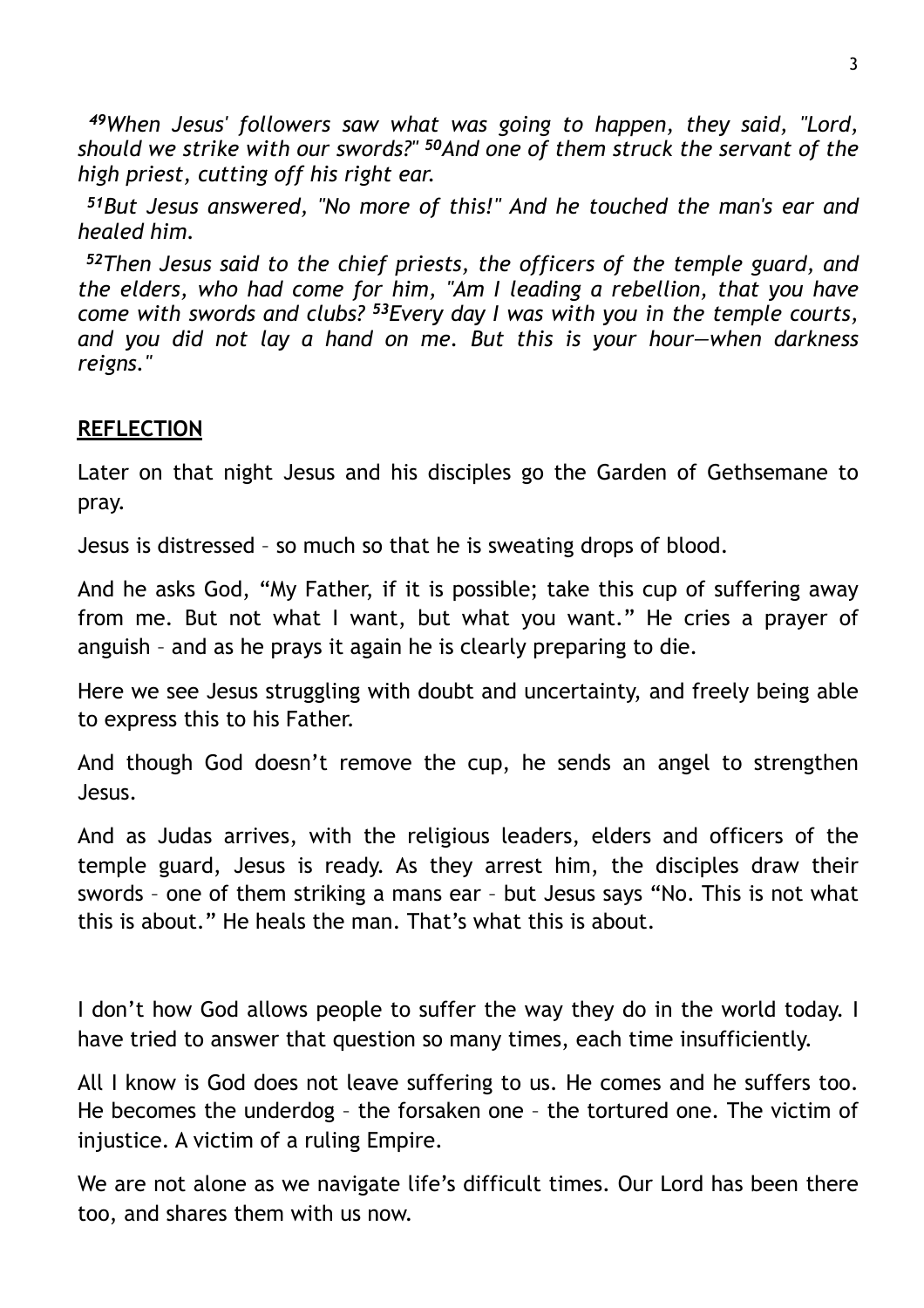As we wait for the day that is our resurrection Sunday, we pray for strength to walk the road before us.

*Dear God,* 

*Strengthen me, by all you suffered, to bear pain and sorrow and separation and loneliness. Strengthen me, by the endurance of your agony, to endure temptation. Strengthen me when I am attracted or frightened away from our Father's will, when I am bored and tepid and apathetic.*

*Strengthen me not just to undergo passively but to bear with trust and courage and humility and love. Let me make of my suffering a real sharing in your passion's satisfaction.*

*Strengthen me not only for myself but for others; for the strength of each one is the strength of all.*

*Strengthen me to see the entire reality of this life I share with you, its conflict with sin and its essential character of reparation and sacrifice, its communion with your whole mystical body, its dependence upon, and its fulfilment in, the Father's love.*

*Strengthen me to will with your humility, to give myself in sacrifice with your humble love, to suffer with and for your whole body in trustful humble love of our Father.*

*Passion of Christ strengthen me with the love and the life that is in the sacrament and sacrifice of your passion. Make me live by and live in your Eucharist.*

### **HYMN – The Servant King**

From heaven you came helpless babe Entered our world, your glory veiled Not to be served but to serve And give Your life that we might live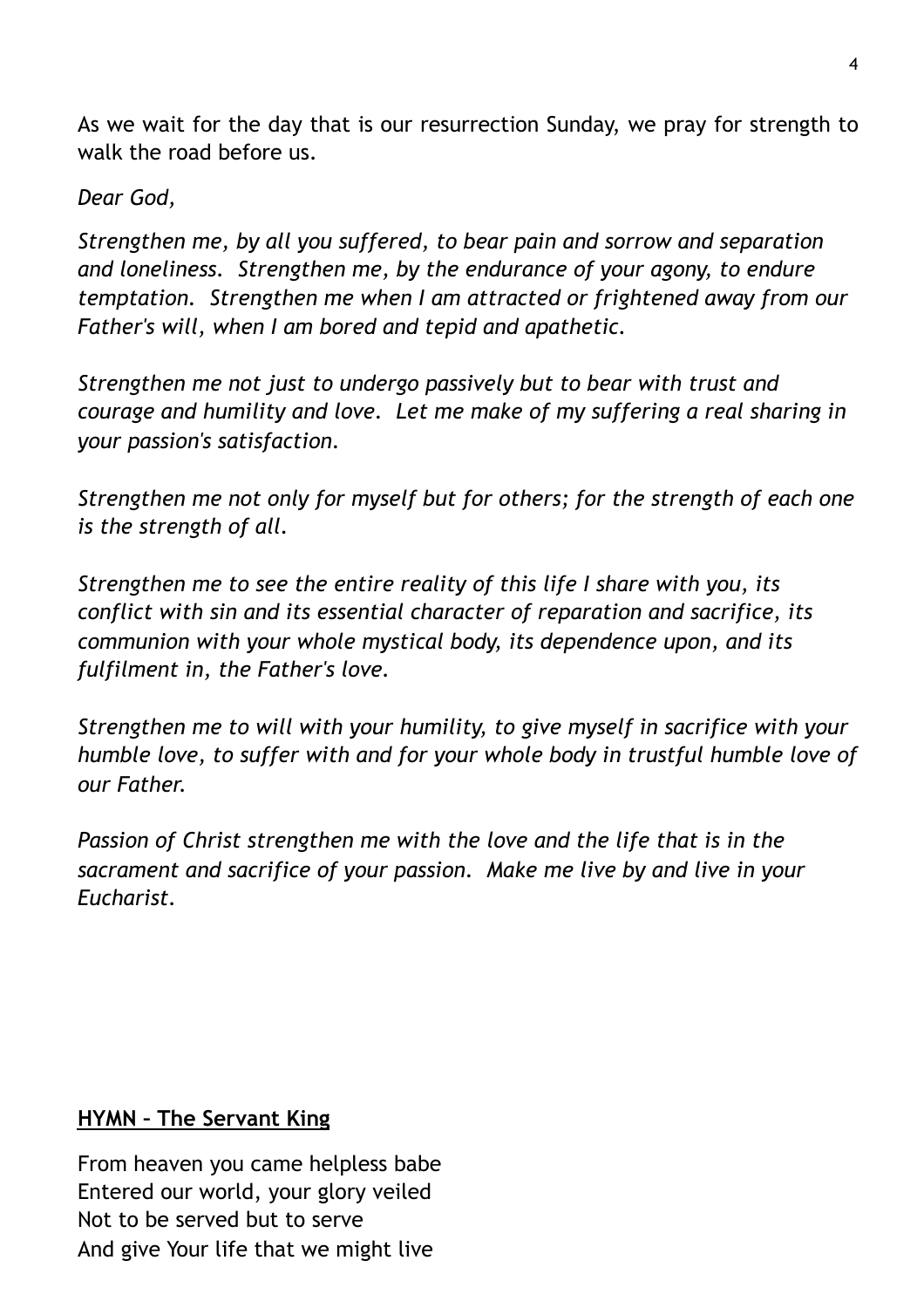*This is our God, The Servant King He calls us now to follow Him To bring our lives as a daily offering Of worship to The Servant King*

There in the garden of tears My heavy load he chose to bear His heart with sorrow was torn 'Yet not My will but Yours, ' He said

Come see His hands and His feet The scars that speak of sacrifice Hands that flung stars into space To cruel nails surrendered

So let us learn how to serve And in our lives enthrone Him Each other's needs to prefer For it is Christ we're serving

#### **Reading 2 "Peters Denial" Luke 22:54-62**

*<sup>54</sup>Then seizing him, they led him away and took him into the house of the high priest. Peter followed at a distance. <sup>55</sup>But when they had kindled a fire in the middle of the courtyard and had sat down together, Peter sat down with them. <sup>56</sup>A servant girl saw him seated there in the firelight. She looked closely at him and said, "This man was with him."* 

*<sup>57</sup>But he denied it. "Woman, I don't know him," he said.* 

*<sup>58</sup>A little later someone else saw him and said, "You also are one of them." "Man, I am not!" Peter replied.* 

*<sup>59</sup>About an hour later another asserted, "Certainly this fellow was with him, for he is a Galilean."* 

*<sup>60</sup>Peter replied, "Man, I don't know what you're talking about!" Just as he was speaking, the rooster crowed. <sup>61</sup>The Lord turned and looked straight at Peter. Then Peter remembered the word the Lord had spoken to him: "Before the rooster crows today, you will disown me three times." <sup>62</sup>And he went outside and wept bitterly.*

#### **REFLECTION**

Jesus' friends have deserted him. Of the 12, only one of them will make it to the cross to be with Jesus in his final suffering.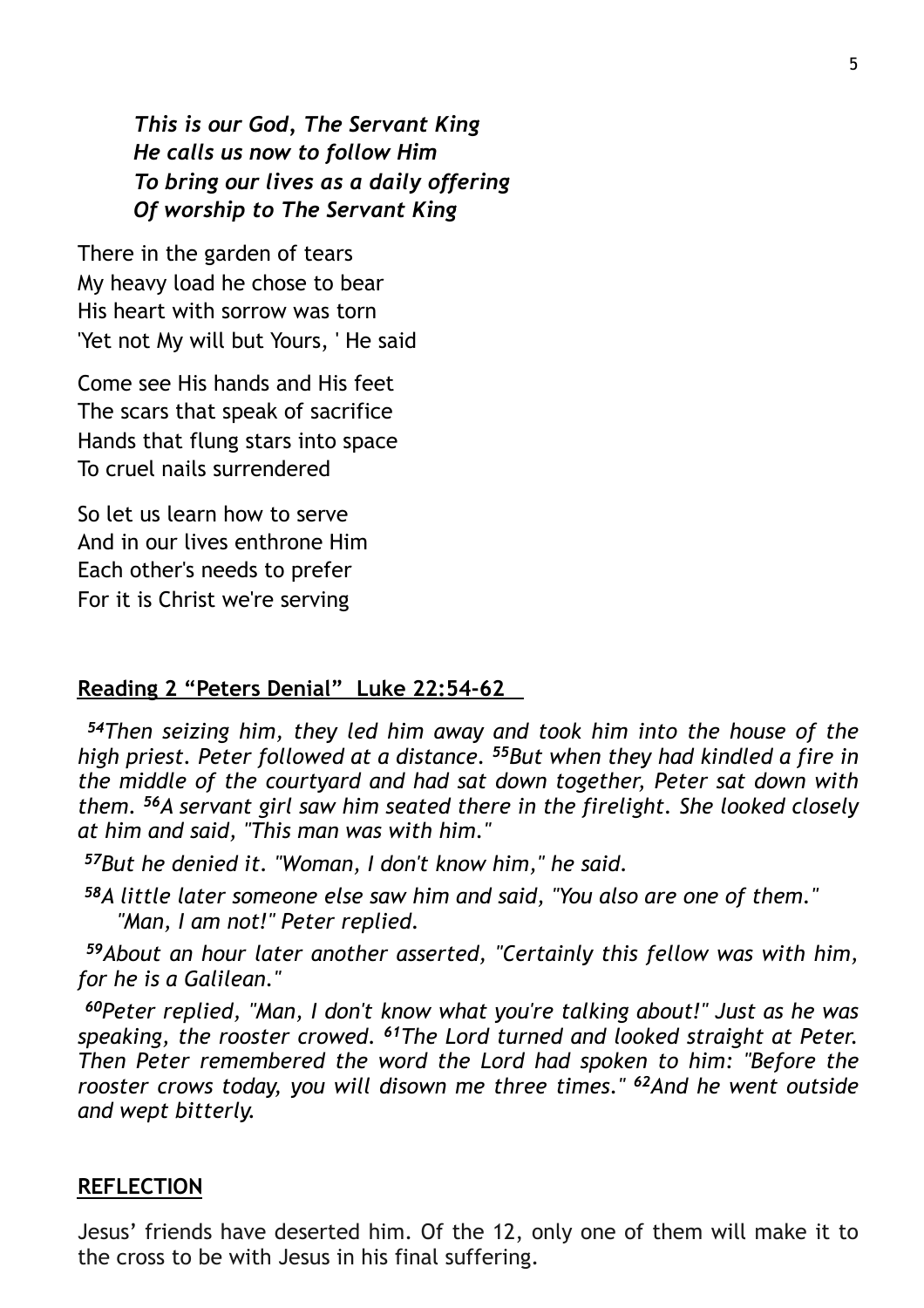They are full of doubt. Fear. Uncertainty.

One will betray him, then regret it and take his life.

One says he will stay true, but falters.

The events of Easter point to all our weaknesses. Not only the evil we are capable of, as we crucify an innocent man. But also our fears. The way we run away.

Time and time we read of the disciples doubt. They were often uncertain. None of them were confident as Jesus was arrested that he was going to be fine.

Would it be true? Would he rise again? Was it all true? Have they been deceived?

None of them went to the tomb on the Sunday, confidently believing he was alive. Instead the men hid, and the women bought burial spices.

Through the experience of the doubting, deserting and fearful disciples, we are invited to be honest before God – those of us who struggle with the same things.

For some to have the courage and freedom to admit, "I don't know if I believe it."

And you won't know how to explain why, in that moment when the whisper rose out of your mouth like Jesus from the grave, you felt more alive and awake and resurrected than you have in ages because at least it was out, at least it was said, at least it wasn't buried in your chest anymore, clawing for freedom.

If this is you today, thank you for being here, for this story is your story. God want's your honesty – God can cope with your honesty. God understands your struggle. You are in the company of Jesus closest friends.

**And may you know that sometimes, just showing up - burial spices in hand is all it takes to witness a miracle.**

So today we remember the posture of the disciples in this time, and we identify with what it says about us as people.

*Let's pray – God thank you for your understanding and mercy. For believing in us, when we struggle to believe in you. For never giving up on us. We seek your face – our crucified and risen Lord. Amen.*

# **Reading 3 "Trial by Pilate" Mark 15:1-15**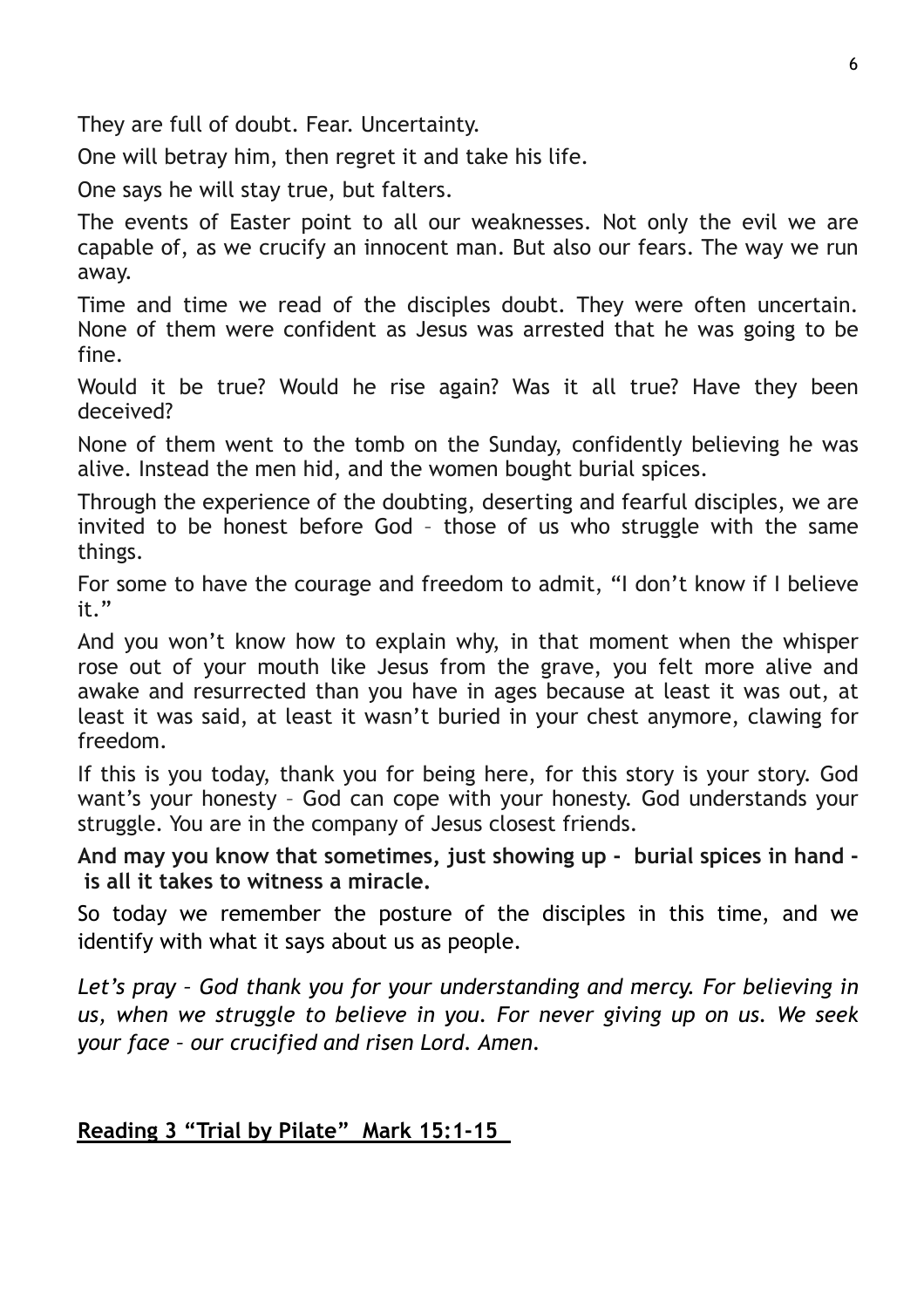*<sup>1</sup>Very early in the morning, the chief priests, with the elders, the teachers of the law and the whole Sanhedrin, reached a decision. They bound Jesus, led him away and handed him over to Pilate.* 

*<sup>2</sup>"Are you the king of the Jews?" asked Pilate.* 

 *"Yes, it is as you say," Jesus replied.* 

*<sup>3</sup>The chief priests accused him of many things. <sup>4</sup>So again Pilate asked him, "Aren't you going to answer? See how many things they are accusing you of."* 

*<sup>5</sup>But Jesus still made no reply, and Pilate was amazed.* 

*<sup>6</sup>Now it was the custom at the Feast to release a prisoner whom the people requested. <sup>7</sup>A man called Barabbas was in prison with the insurrectionists who had committed murder in the uprising. <sup>8</sup>The crowd came up and asked Pilate to do for them what he usually did.* 

*<sup>9</sup>"Do you want me to release to you the king of the Jews?" asked Pilate, <sup>10</sup>knowing it was out of envy that the chief priests had handed Jesus over to him. <sup>11</sup>But the chief priests stirred up the crowd to have Pilate release Barabbas instead.* 

*<sup>12</sup>"What shall I do, then, with the one you call the king of the Jews?" Pilate asked them.* 

*<sup>13</sup>"Crucify him!" they shouted.* 

*<sup>14</sup>"Why? What crime has he committed?" asked Pilate. But they shouted all the louder, "Crucify him!"* 

*<sup>15</sup>Wanting to satisfy the crowd, Pilate released Barabbas to them. He had Jesus flogged, and handed him over to be crucified.* 

# **REFLECTION**

"For God so loved the world that he gave his only Son".....

And the world shouted "Crucify him!"

"For God so loved the world that he gave his only Son".....

And the world mocked him and spat on him.

"For God so loved the world that he gave his only Son".....

And the world falsely accused him, and sentenced him in a mockery of a trial.

"For God so loved the world that he gave his only Son".....

And the world hung him on a tree.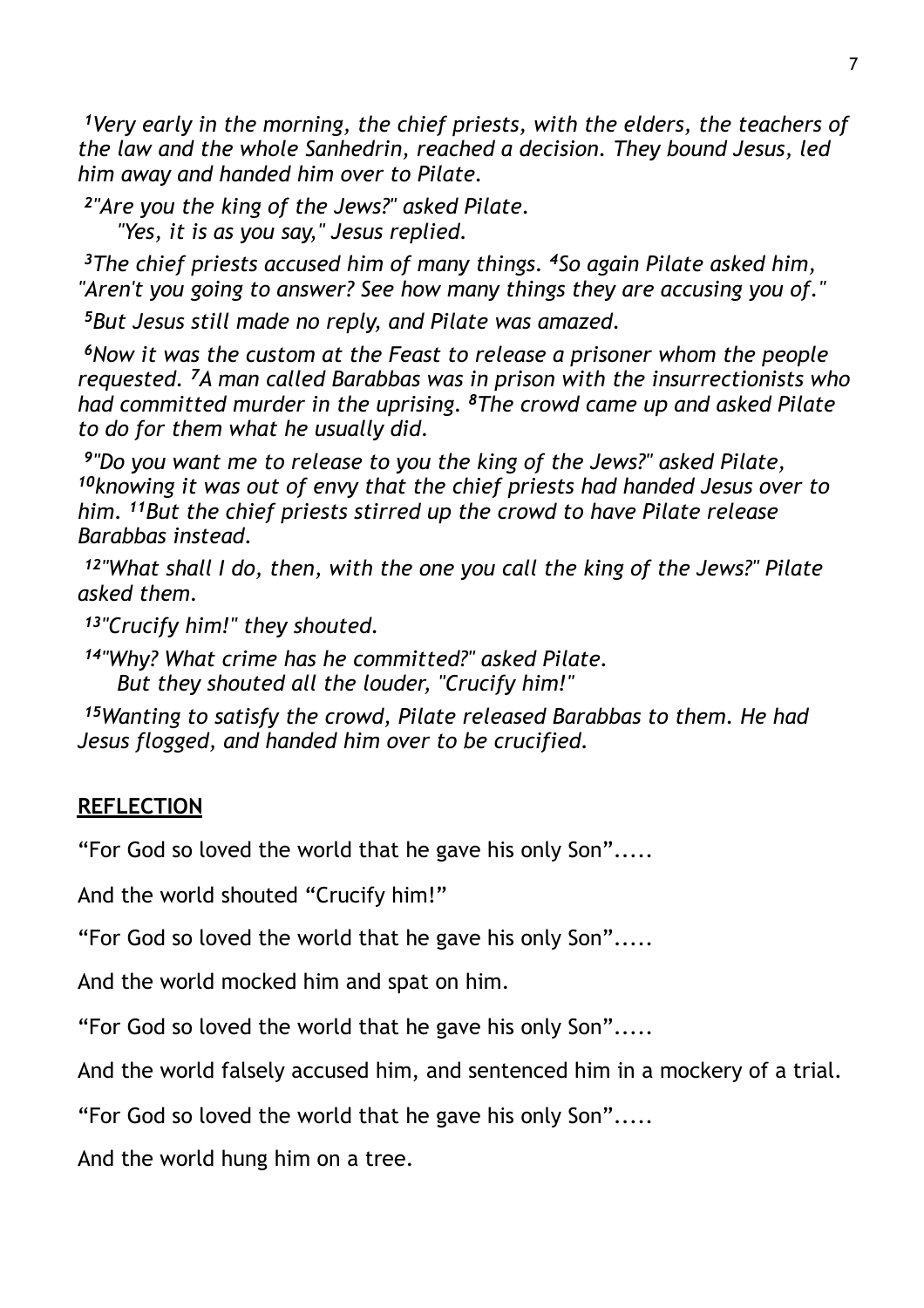Even Pontius Pilate, the cruel Roman Governor, is uneasy about what it happening. Who is this man? And what is this "truth" he speaks of?

Did Pilate realise that the events of next hours would forever change the world? Did he know that his actions would be retold for centuries after?

He didn't understand it, but somehow he had a part to play in what would be one of the most significant moments in human history.

There our Lord stood, broken, beaten, rejected, having his fate thrown around like a rag doll before a hoard of wild animals.

He who had already given so much, who had loved so much, now the victim of beasts shouting, laughing, mocking.

What could be worse than torture, but torture combined with evil mockery. Our Lord's pain was not only felt by the lead whip, the beatings, and suffocation on a cross. It was the face of evil and mockery that accompanied it.

Our God knows what it means to suffer.

#### **Let us pray.**

*Almighty God, we pray for those locked in circumstances beyond their control.* 

*Restrained by oppressors, and seeing no end to their captivity.* 

*For those who are victims of false trials, of injustice, of cruelty.* 

*We pause and think of them now*. (silence)

*We thank you that in the cross of Christ, we have a God who identifies with our human condition and suffering.* 

*We thank you that because you were also fully God, you conquered sin and death, and redeemed humanity to yourself.* 

*For those who suffer today, we pray:* 

*May they discover hope, buried in the deepest suffering, through Jesus Christ* 

*Who shared the weakness and despair of human life,* 

*Yet even gave death a new outcome, and brought resurrection from a closed tomb.*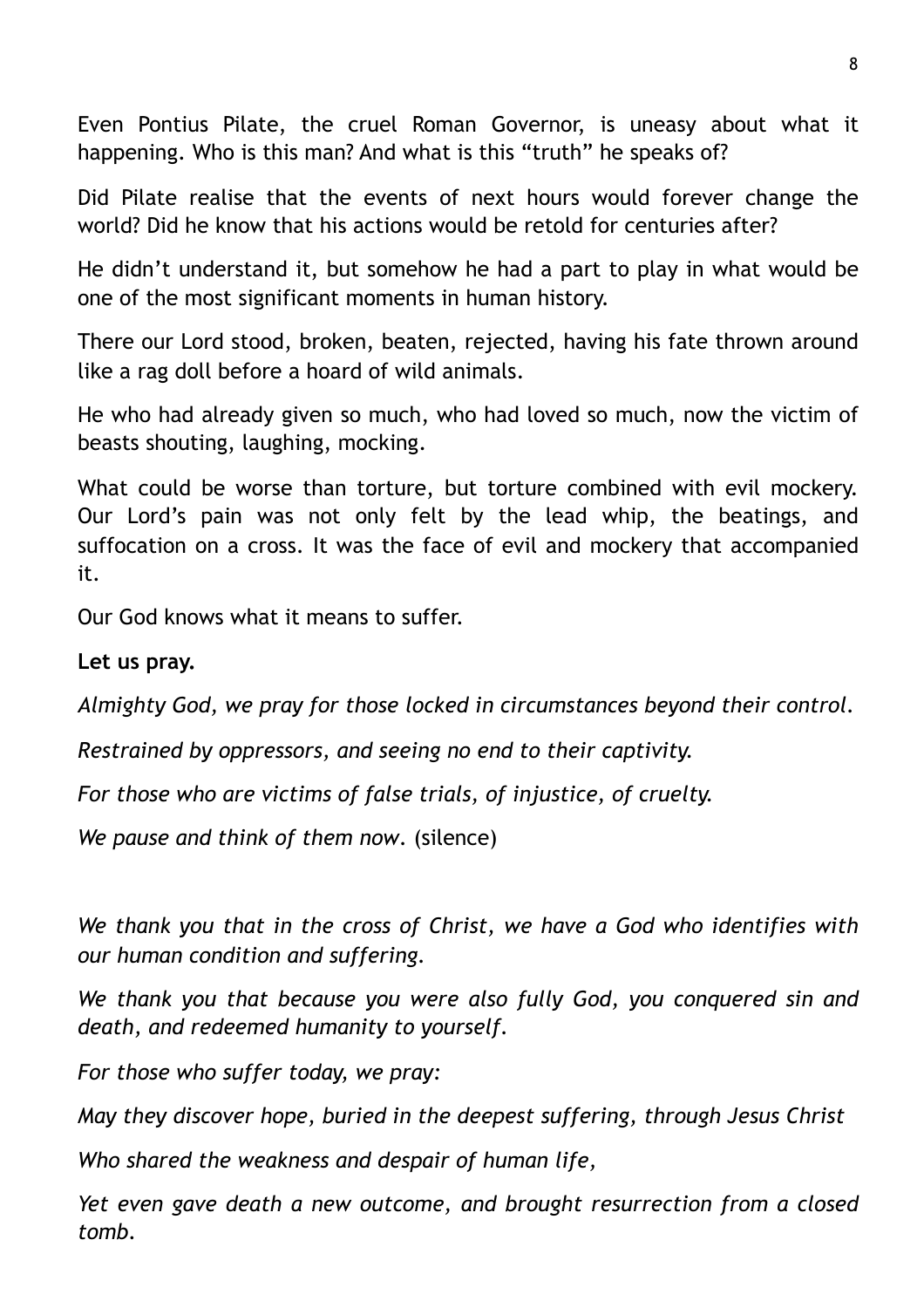#### *Amen.*

#### **HYMN: How deep the Father's love for us**

How deep the Father's love for us How vast beyond all measure That He should give His only Son To make a wretch His treasure How great the pain of searing loss The Father turns His face away As wounds which mar the Chosen One Bring many souls to glory

Behold the man upon a cross My sin upon His shoulders Ashamed, I hear my mocking voice Call out among the scoffers It was my sin that held Him there Until it was accomplished His dying breath has brought me life I know that it is finished

I will not boast in anything No gifts, no power, no wisdom But I will boast in Jesus Christ His death and resurrection Why should I gain from His reward? I cannot give an answer But this I know with all my heart His wounds have paid my ransom

#### **Reading 4 "The Cross" – Luke 23: 26-47**

*<sup>26</sup>As they led him away, they seized Simon from Cyrene, who was on his way in from the country, and put the cross on him and made him carry it behind Jesus. 27A large number of people followed him, including women who*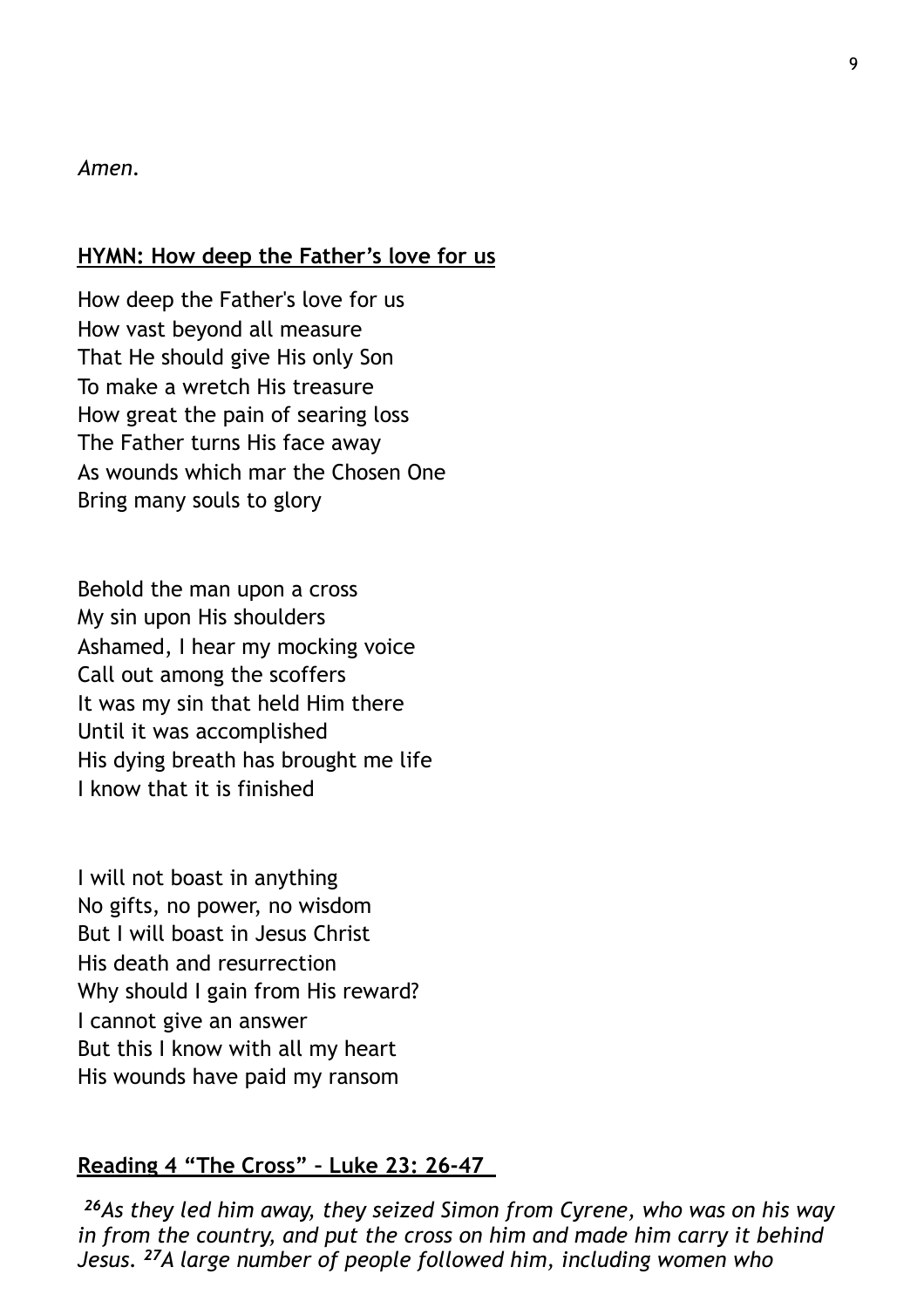*mourned and wailed for him. <sup>28</sup>Jesus turned and said to them, "Daughters of Jerusalem, do not weep for me; weep for yourselves and for your children. <sup>29</sup>For the time will come when you will say, 'Blessed are the barren women, the wombs that never bore and the breasts that never nursed!' <sup>30</sup>Then* 

 *" 'they will say to the mountains, "Fall on us!"* 

 *and to the hills, "Cover us!" '[\[a](http://www.biblegateway.com/passage/?search=Luke%252023:26%2520-%252047&version=NIV#fen-NIV-25956a)] <sup>31</sup>For if men do these things when the tree is green, what will happen when it is dry?"* 

*<sup>32</sup>Two other men, both criminals, were also led out with him to be executed. <sup>33</sup>When they came to the place called the Skull, there they crucified him, along with the criminals—one on his right, the other on his left. <sup>34</sup>Jesus said, "Father, forgive them, for they do not know what they are doing."[\[b](http://www.biblegateway.com/passage/?search=Luke%252023:26%2520-%252047&version=NIV#fen-NIV-25960b)] And they divided up his clothes by casting lots.* 

*<sup>35</sup>The people stood watching, and the rulers even sneered at him. They said, "He saved others; let him save himself if he is the Christ of God, the Chosen One."* 

*<sup>36</sup>The soldiers also came up and mocked him. They offered him wine vinegar <sup>37</sup>and said, "If you are the king of the Jews, save yourself."* 

*<sup>38</sup>There was a written notice above him, which read:|sc THIS IS THE KING OF THE JEWS.* 

*<sup>39</sup>One of the criminals who hung there hurled insults at him: "Aren't you the Christ? Save yourself and us!"* 

*<sup>40</sup>But the other criminal rebuked him. "Don't you fear God," he said, "since you are under the same sentence? <sup>41</sup>We are punished justly, for we are getting what our deeds deserve. But this man has done nothing wrong."* 

*<sup>42</sup>Then he said, "Jesus, remember me when you come into your kingdom.[\[c](http://www.biblegateway.com/passage/?search=Luke%252023:26%2520-%252047&version=NIV#fen-NIV-25968c)] "* 

*<sup>43</sup>Jesus answered him, "I tell you the truth, today you will be with me in paradise."* 

*<sup>44</sup>It was now about the sixth hour, and darkness came over the whole land until the ninth hour, <sup>45</sup>for the sun stopped shining. And the curtain of the temple was torn in two. <sup>46</sup>Jesus called out with a loud voice, "Father, into your hands I commit my spirit." When he had said this, he breathed his last.* 

*<sup>47</sup>The centurion, seeing what had happened, praised God and said, "Surely this was a righteous man."*

# **REFLECTION**

What does the cross tell us about God?

And what might the cross tell us about ourselves?

About humanity, and our social and religious institutions?

What does it mean when political and religious leaders come together to mock and torture and kill God's messenger – God's beloved child?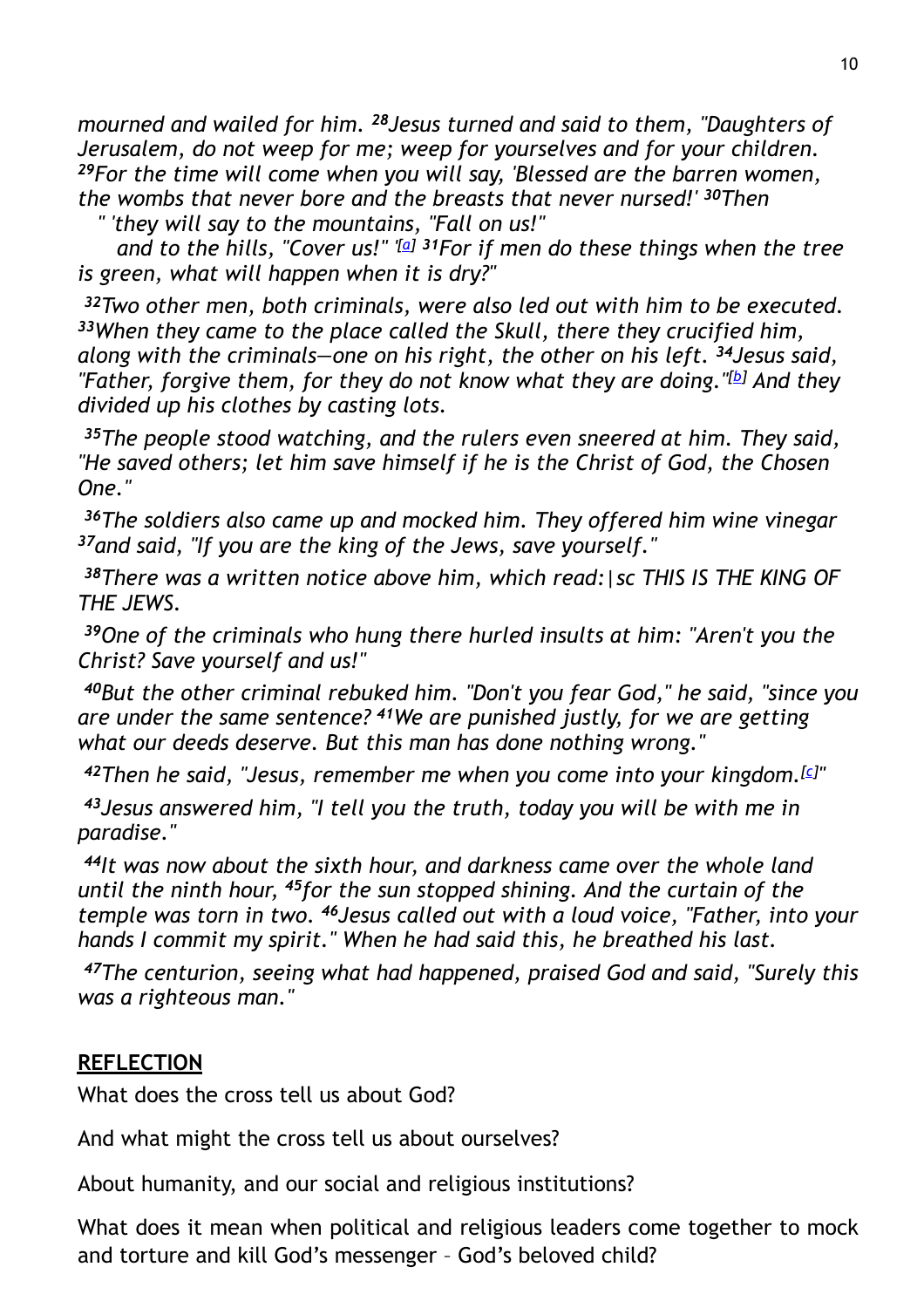Is this the only way religions and governments maintain order? By threatening people with pain and shame if they don't do as they say?

And is this how they unify people – by turning people into a mob that comes together in its shared hatred of the latest failure, loser rebel, criminal, outcast – or prophet?

The Romans talked about their "Peace through Victory" - and the religious leaders boasted of their holiness and justice, but it was all a sham, a fraud, a con game.

What kind of people have we become?

One minute the crowds are welcoming Jesus, the next they are shouting "Crucify him!"

The disciples have scattered, unwilling to risk identifying themselves with him.

At the cross Jesus is mocked, spat upon, laughed at, tortured, in front of his own mother.

He had been unfairly judged, in a mockery of a trial. This perfect man, who did no wrong.

At the cross is a picture of humanity at its worst.

# **BUT IT IS ALSO A PICTURE OF GOD AT HIS LOVING, SELF GIVING BEST.**

Jesus could have come down from the cross, and destroyed his enemies. That's the kind of messiah many of the people wanted.

But instead he chooses another path.

God is not revealed in killing and conquest; in violence and hate.

God is revealed in this crucified man – giving of himself to the very last breath.

He could have fought violence with violence, hate with hate. But he had a different strategy.

"Father forgive them for they don't know what they doing."

Not choosing violence, but choosing love and forgiveness.

"The insistence of the first Christians was that through this resurrected Jesus, God has made peace with the world. Not through weapons of war but through a naked, bleeding man hanging dead on a Roman execution stake. For them,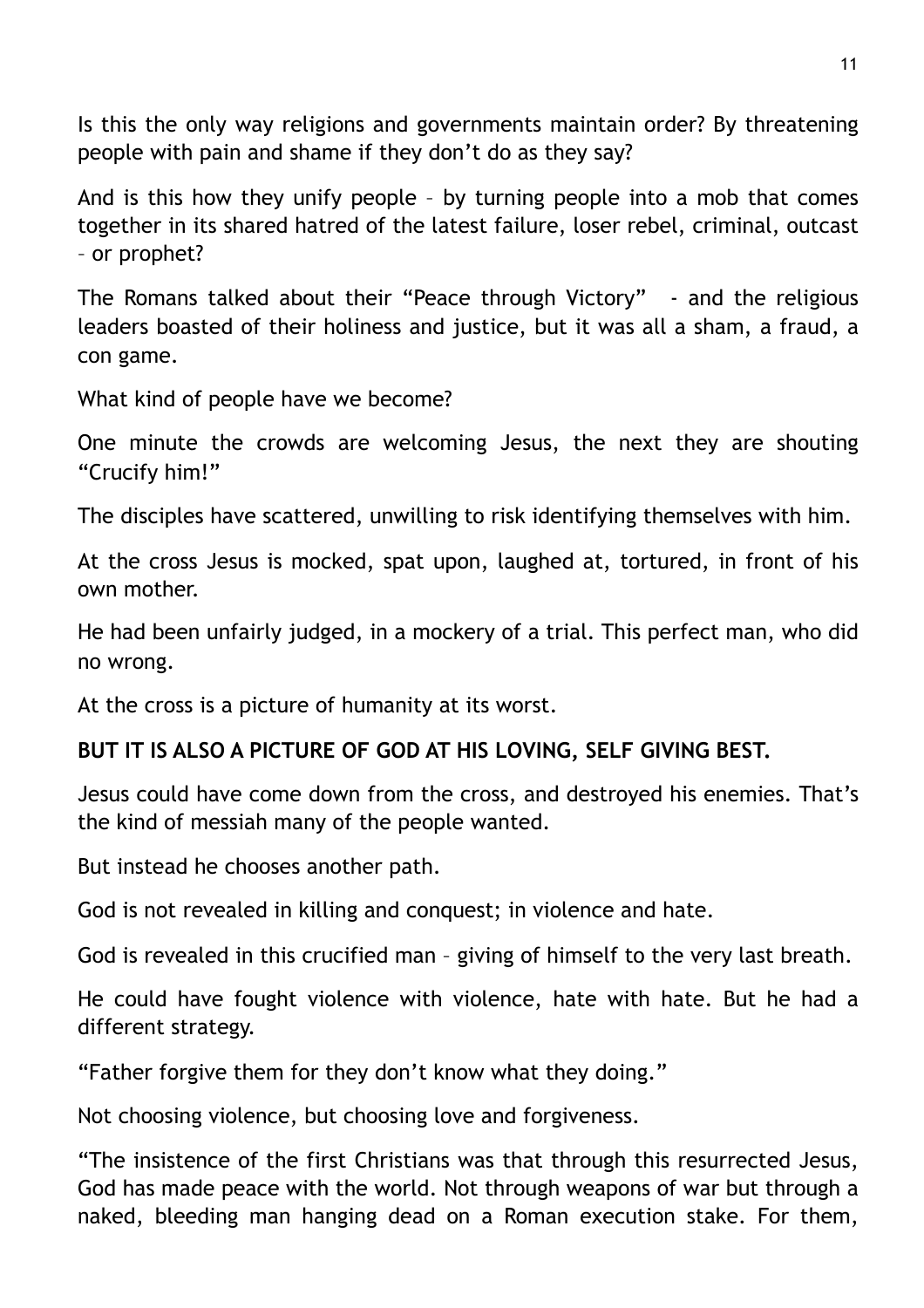Jesus was another way, a better way, a way that made the world better through sacrificial love, not coercive violence."

Maybe part of why Jesus had to go to cross was that there was no other way to see just how messed up we are.

And there was no greater way of seeing just how much God loves us.

The cross shows us the best of God and some of the worst of humanity too.

The cross shows us what God is really like, and what we are really like.

So if God is like that, and we are like that - then things need to change.

The call of Jesus to repent is to move from one way of living to another.

From the way of violence, corruption, power, envy, greed, selfishness, hate...

To the way of peace, love, forgiveness, servant hood, generosity.

What is God inviting you to move from?

Let us pray:

*God, we confess that we are a people driven to use violence, intimidation and fear to control other people.*

*We find ourselves loving you one day, and denying you the next.*

*We welcome you into our lives with shouts of Hosanna, and send you from our hearts believing you to be dead.*

*At the foot of the cross we are confronted by just how evil we can be.* 

*And we confronted by you and your response to your suffering and humiliation.*

*Won't you fight back? Show them who is boss?*

*Why do you ask God to forgive them? Us?* 

*We don't deserve it.*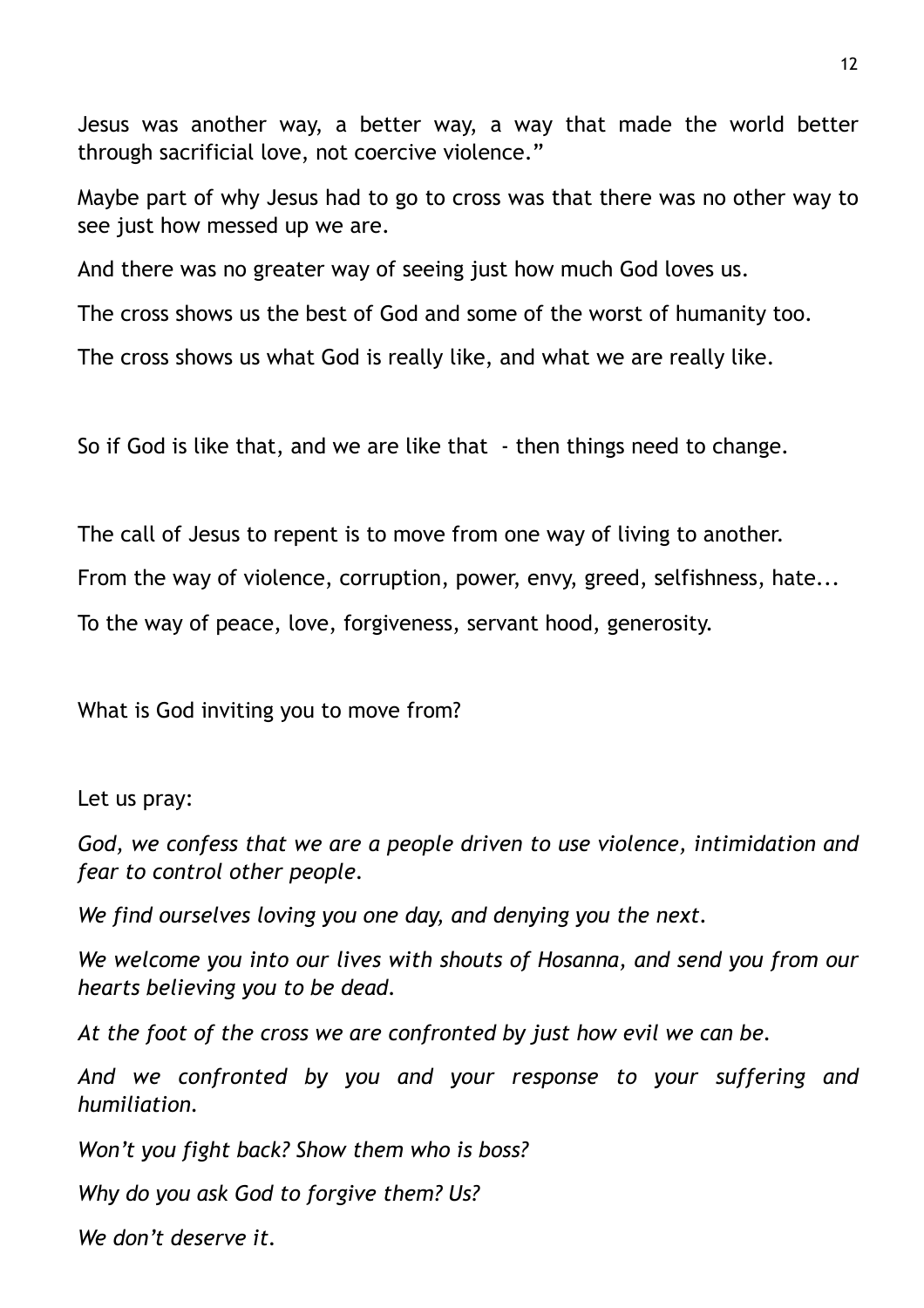*Why do you stay on that cross?*

*Because of love.* 

*So we sit at the foot of your cross, and look up at our crucified Lord, and we pray that we too may learn something about what love truly is.* 

### **CLOSING HYMN:** When I Survey

1. When I survey the wondrous cross on which the Prince of glory died, my richest gain I count but loss, and pour contempt on all my pride.

2. Forbid it, Lord, that I should boast, save in the death of Christ my God; all the vain things that charm me most, I sacrifice them to his blood.

3. See from His head, His hands, His feet, Sorrow and love flow mingled down! Did e'er such love and sorrow meet, Or thorns compose so rich a crown?

4. Were the whole realm of nature mine, That were a offering far too small; Love so amazing, so divine, Demands my soul, my life, my all.

We have come to the end of our journey today, but we have not come to end of the story. For Sunday is coming.

Please join us on Sunday morning, as we ask <sup>55</sup> "Where, O death, is your victory?

Where, O death, is your sting?"

As we celebrate the truth that "Death has been swallowed up in victory."

# **Closing Blessing**

Jesus, In his willingness to make us righteous, he poured himself out to death, even death on a cross,